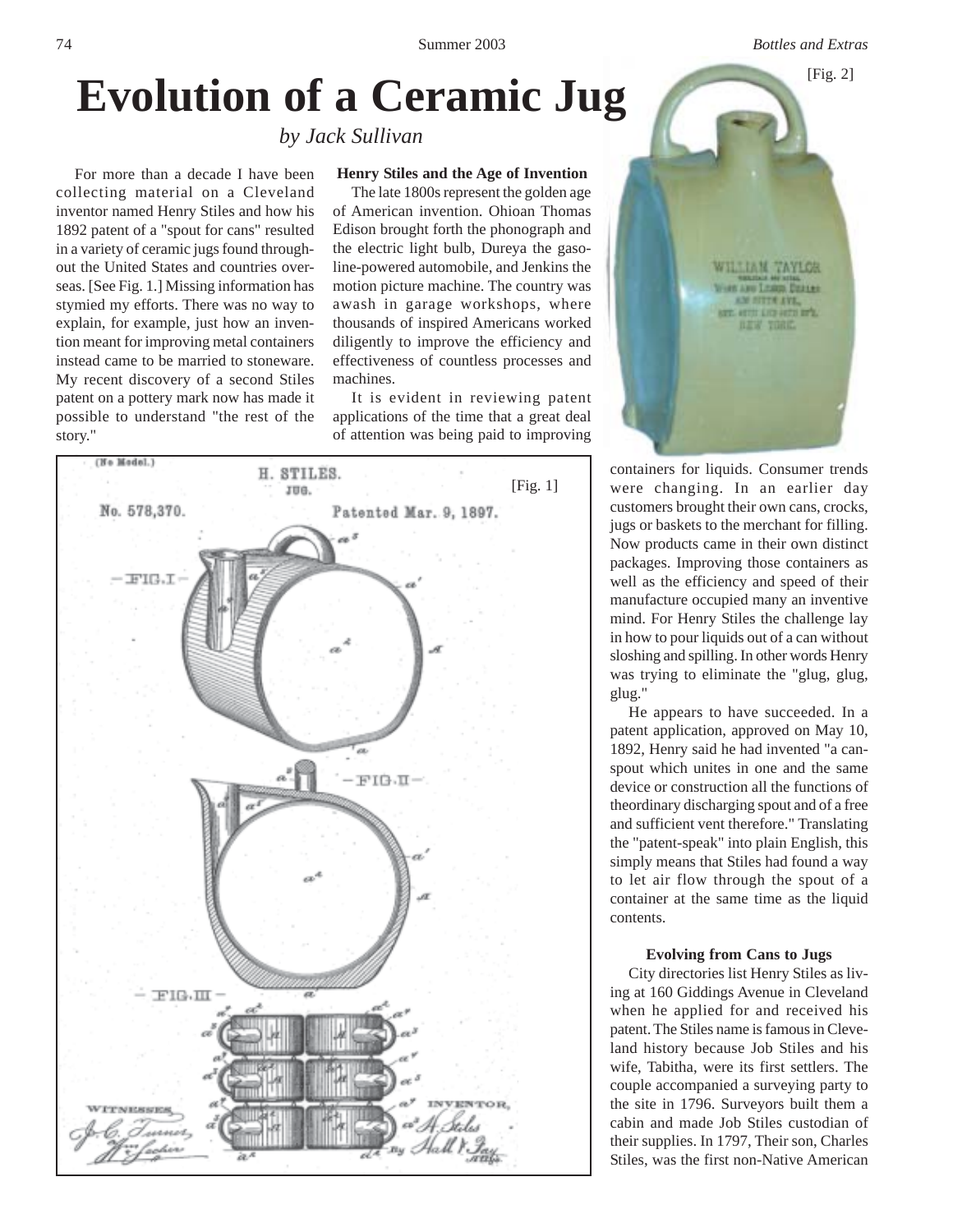### *Bottles and Extras* Summer 2003 75

born in the Cleveland area. It is not known whether Henry Stiles was directly related to these pioneers. We do know, however, that in the census of 1890, he listed his occupation as "foreman." In 1894 he was still at the same address but said he was a "treasurer." Neither entry indicated where he was working. That same year in November, he applied for his second patent -- one that clears up the missing link between cans and jugs.

In his 1894 statement to the U.S. Patent Office, Stiles emphasized the advantages of his pouring spout to a ceramic jug, adding that vessel "on account of its shape may be convenient for pouring, as it may be simply rolled over upon the rounded side beneath the spout until the contents flow out through the same." But its principal advantage, he contended, was that its flat sides permitted the jug to be stacked more easily and efficiently for "baking" during manufacture and later for packing and transportation. Here Stiles was joining other Ohio inventors, such as John McCloskie of Massillon and A. J. Weeks of Akron, both of whom had devised ways to eliminate empty areas within kilns during the firing process. With demand high for individual jugs, it was important to maximize every inch of space. Stiles' patent drawings emphasized this benefit. [Fig. 1, bottom] The U.S. duly awarded him his second patent on March 9, 1987. The "spout for cans" [Fig. 8] was now a spout for jugs.

**The Advent of "Recherche Ware"** Sometime during the period 1892-1898, Stiles' invention found a home with the Cleveland Pottery Company whose offices were at Corlett Station on Miles Avenue. According to a 1961 newspaper article, this firm, founder unknown, dated from the 1870s, producing both earthenware and stoneware products. Citing Stiles' first patent while adapting the spout, the firm marketed a ceramic jug in quart and halfgallon sizes that they called "Stiles Patent Recherche Ware" in a mark that appears low on the curved front of the jug. The use of the French word "recherche" (research) suggests to me that the Cleveland Pottery was implying that the design of this unusual stoneware container had roots in the "art nouveau" movement then sweeping Europe and America.

At that time, Cleveland could claim considerable repute as a site for innovation in the applied arts. In the 1870s,



a group of artists and craftsmen working in Northeastern Ohio had organized the Cleveland Academy of Art. Over succeeding decades they worked in close proximity to share ideas and techniques. Art nouveau was favored, particularly in ceramics. Later called the "Cleveland School," the influence of these artists, we may assume, spread to the artisans of the Cleveland Pottery Company. Company designers also embellished Stiles' jug with a heavy glaze in green or white, a horseshoe design on its flat sides, and sometimes an overtly art nouveau handle. The company placed strong emphasis on this product. Its letterhead boasted of being a manufacturer of the "Stiles Patent Horseshoe Jug." [Fig. 3]

The horseshoe model is the Stiles jug most frequently seen at bottle shows and auctions. Some have spongeware sides, others have painted flowers, and still others have fancy gold and lettering with inscriptions like "Greater Cleveland" or "Whiskey." Some may have been made to serve ice water; others held liquor. One Stiles jug actually has been found in Australia, a long way from Cleveland. That container advertises a New York City wine and liquor dealer. [Fig. 2] Judging from their many guises, the Stiles jugs proved popular and, one assumes, profitable. Pictures of several variations are shown here. [Figs. 4, 5, 6, 9]

#### **The End of the Story**

At some juncture, the Cleveland Pottery Company decided to move its mark to the bottom of the jug, put it in an oval, add its own name, and cite the second Stiles patent. This mark provided the ultimate and essential clue for me in discovering how Henry's concept evolved from cans to ceramics. [Fig. 7] These later jugs also vary from earlier models because the horseshoe accents are gone and the handles now attach to the spout rather than bridging it.

Henry Stiles disappears from city



 $[Fig. 4]$ 



[Fig. 5]